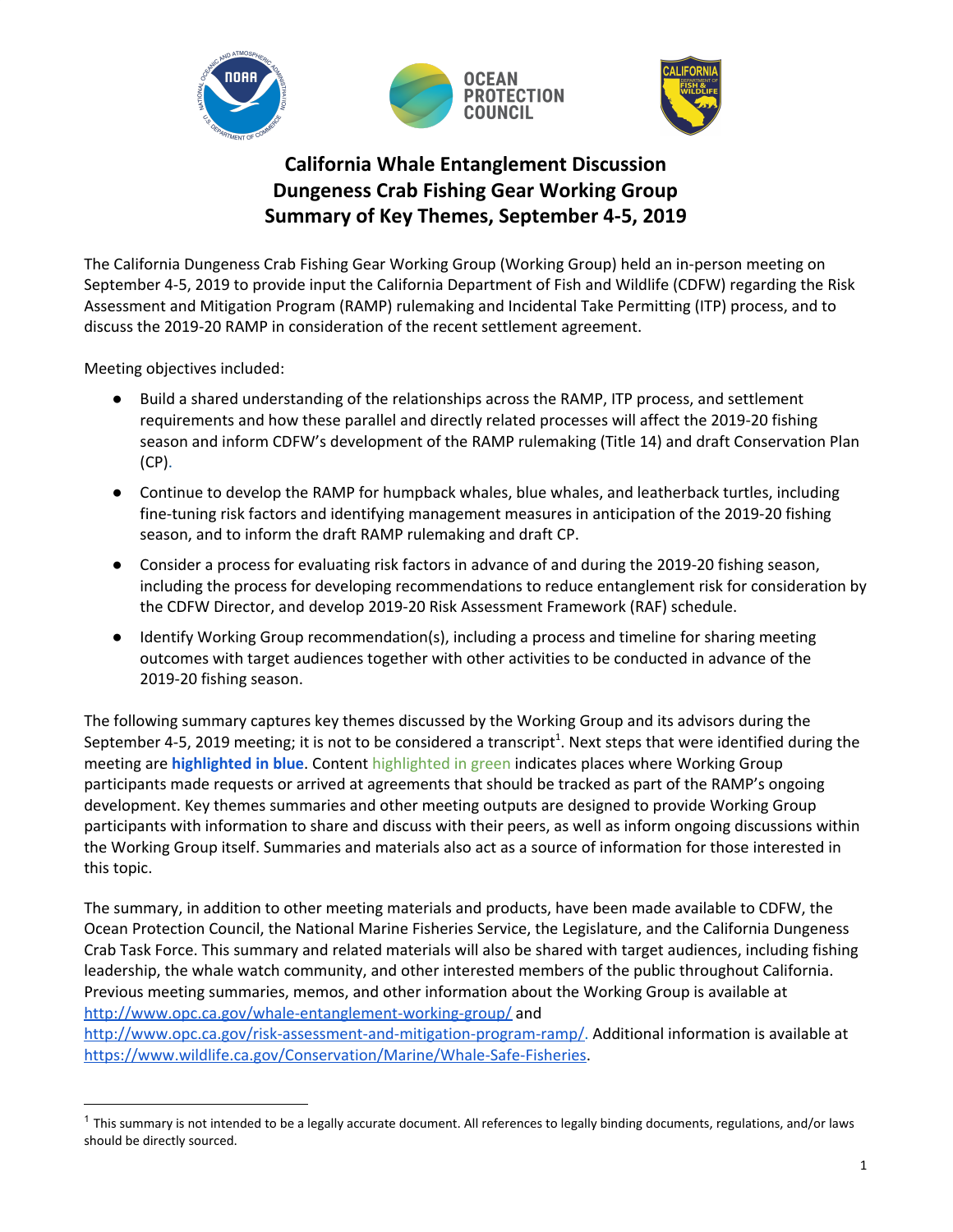Feedback from fishermen, decision makers, and others on the ideas and concepts discussed during the September 4-5, 2019 **meeting is welcome and can be shared directly with the Working Group at [info@cawhalegroup.com.](mailto:info@cawhalegroup.com)**

#### **Connections: RAMP, Incidental Take Permit (ITP) Process, and Settlement Requirements**

CDFW provided the Working Group with a presentation ([here](http://www.opc.ca.gov/webmaster/_media_library/2009/04/DCTF_Settlement_CP_overview_Oct2019.pdf)) that outlined the connections across the three 'phases' of RAMP development:

- *Interim Management* (2019-2020), which is dictated by the terms of a settlement agreement reached between CDFW, the Center for Biological Diversity (CBD), and the Pacific Coast Federation of Fishermen's Associations (PCFFA) in March 2019;
- *● RAMP 1* (starting 2020-21 through to when RAMP 2 is available), which will be defined by Title 14 RAMP regulations; and
- *● RAMP 2* (starting date TBC), which will replace RAMP regulations once the National Oceanic and Atmospheric Administration (NOAA) approves a CP and issues an ITP.

The Working Group used this introductory presentation as an opportunity to gain clarity on how an entanglement is defined as part of the settlement (Interim Management):

- *●* CDFW reviewed the settlement definitions of entanglements for whale species listed under the Endangered Species Act (ESA) (i.e., humpback whales and blue whales), which prescribes that one (1) entanglement in confirmed California commercial Dungeness crab fishing gear and two (2) entanglements in unconfirmed fishing gear would prompt a closure or other management response.
- *●* The Working Group confirmed what types of entanglements would or would not prompt a closure or other management response:
	- *○* A confirmed entanglement in California commercial Dungeness crab fishing gear or a confirmed entanglement in unknown gear that could possibly be California commercial Dungeness crab fishing gear would be considered an entanglement.
		- *Recreational Gear:* The settlement only applies to entanglements in California commercial Dungeness crab fishing gear. However, since recreational gear is generally unmarked there is the potential for recreational gear prompting management measures if involved in an entanglement.
	- *○* A confirmed entanglement in known or unknown gear that is confirmed as not California commercial Dungeness crab fishing gear would not be considered an entanglement.
		- *Out-of-State Gear:* Whales entangled in confirmed Oregon or Washington fishing gear would not be considered a California entanglement.
		- *Out of Season Entanglements:* If a whale is discovered entangled in California commercial Dungeness crab fishing gear from a previous season, it will not be considered an entanglement for the upcoming/current season.
			- The group also discussed the challenges with entanglements that are reported/confirmed in late in the season (June/June) and how/if this would prompt a management response.
- The Working Group discussed these entanglement definitions and how these would be applied during the 2019-20 season.
	- Working Group participants expressed serious concern about entanglements in unidentifiable fishing gear impacting the Dungeness crab fishery and prompting management measures, with a few participants questioning the legality. CDFW explained that new commercial trap gear marking requirements, which are currently underway, should help reduce the number of entanglements in unknown gear.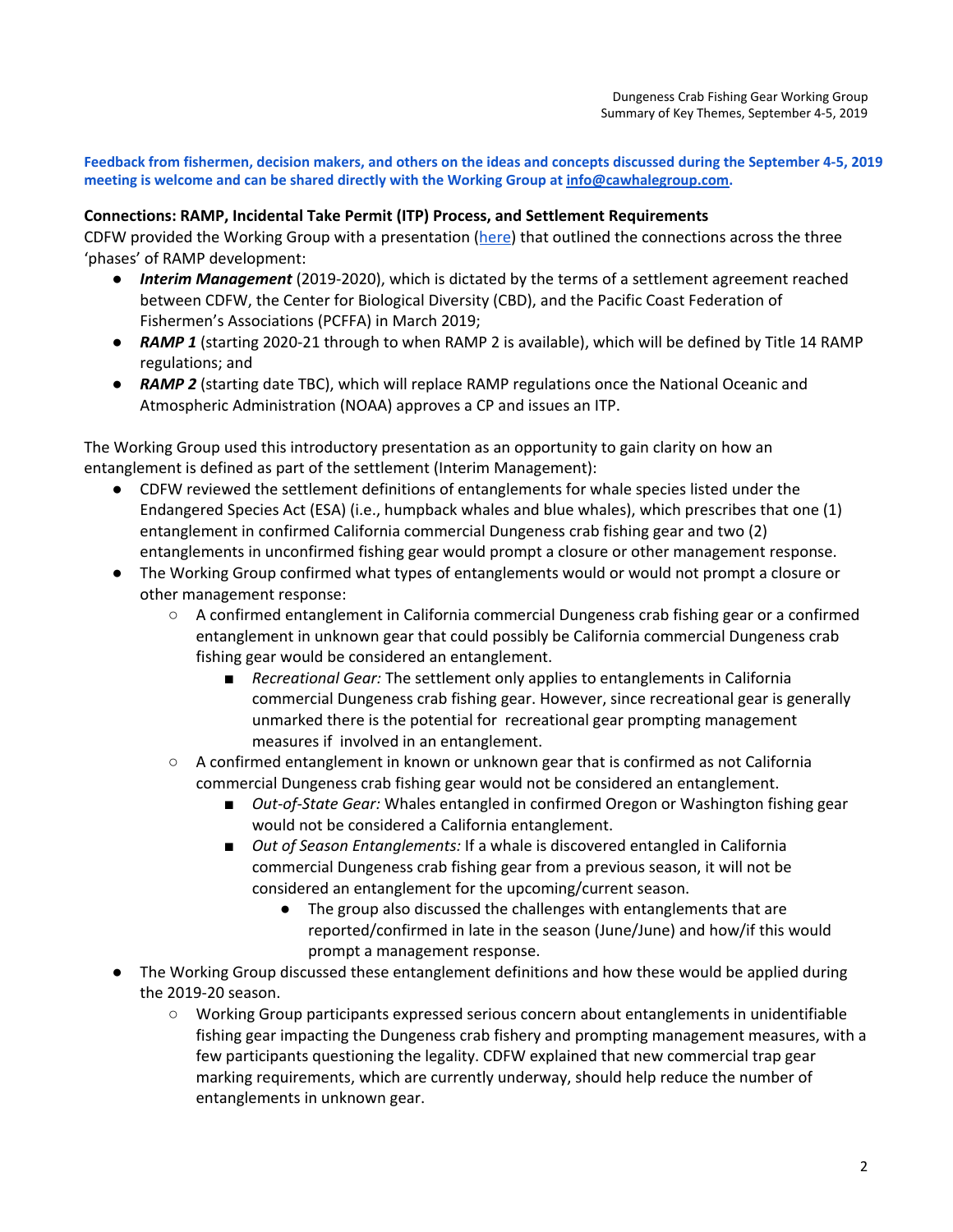- The group emphasized the importance of capturing as much information as possible from any entanglement to maintain an operating fishery, as well as determine the need for a management response. The Working Group can continue to work with the National Marine Fisheries Service (NMFS) to conduct forensic review.
- The group confirmed that NMFS is responsible for determining and confirming entanglements, and CDFW and the Working Group will rely on entanglement information from NMFS as it becomes available to help inform this factor.
- *●* CDFW outlined additional details specific to the settlement terms, including the prescribed approach to managing the spring fishery.
	- *○* For the 2019-20 season, the Central Management Area (south of the Sonoma/Mendocino county line) will close (or another management action can be recommended by the Working Group) on April 1 unless entanglement risk is determined to be low. The season will remain open in the Northern Management Area (north of the Sonoma/Mendocino county line) unless risk is determined to be high.
	- If the March 15, 2020 risk assessment determines the Central Management Area is at low risk, then the April 1, 2020 closure can be lifted by the Director after consultation with the Working Group and the settlement parties. This decision-making process applies from April 1, 2020 through June 30, 2020 on each successive reporting date.
		- CDFW noted that the Working Group will need to meet prior to each reporting date to make a recommendation, and they can hold additional meetings as deemed necessary if new information becomes available.
	- The Working Group requested clarification on how CDFW will be considering the start of the 2019-20 fishing season (openers in the Central and Northern Management Areas) and heading towards April 1, 2020.
		- At the beginning of the season, CDFW will look to issue a direction for the entire coast, but that direction could have caveats for parts of the coast. The settlement allows flexibility in this area.
		- For April 1, 2020, CDFW will need to have a recommendation ready earlier (March 15, 2020) to take into consideration the logistics of removing gear. Management measures must be practical and implementable.

Throughout the meeting, the Working Group continued to discuss the draft RAMP rulemaking (RAMP 1) and planning for the 2019-20 fishing season (Interim Management), which are summarized in the sections below.

## **RAMP 1 (starting 2020-21): CDFW Straw Proposals, Draft Integrated RAMP**

As stipulated in **Fish and Game Code [Section](http://leginfo.legislature.ca.gov/faces/codes_displaySection.xhtml?lawCode=FGC§ionNum=8276.1.) 8276.1**, CDFW is required, in consultation with the Working Group, to adopt regulations on or before November 1, 2020 to establish criteria and protocols to evaluate and respond to elevated entanglement risk (i.e., the RAMP). These regulations are expected to be in place for the 2020-21 fishing season and until NOAA issues an ITP to the state for the Dungeness crab fishery (timing TBC).

During the Working Group's March 2019 meeting, CDFW presented an initial outline of what a RAMP rulemaking might include (see meeting summary [here](http://www.opc.ca.gov/webmaster/_media_library/2019/04/CAWhaleWorkingGroup_KeyThemesSummary_26March2019Meeting_FINAL.pdf)) and the Working Group provided initial feedback. Since that time, CDFW has continued to develop the RAMP rulemaking and during the September 4-5, 2019 meeting, CDFW presented straw proposals for humpback whales, blue whales, and leatherback turtles for the Working Group's review and consideration ([here\)](https://drive.google.com/file/d/1RMkMS_1C6-swRbtp6nqxCnWCR5TgQAXe/view?usp=sharing). The draft straw proposals were developed based on Working Group's discussions to date, along with additional guidance from Working Group advisors from April-August 2019.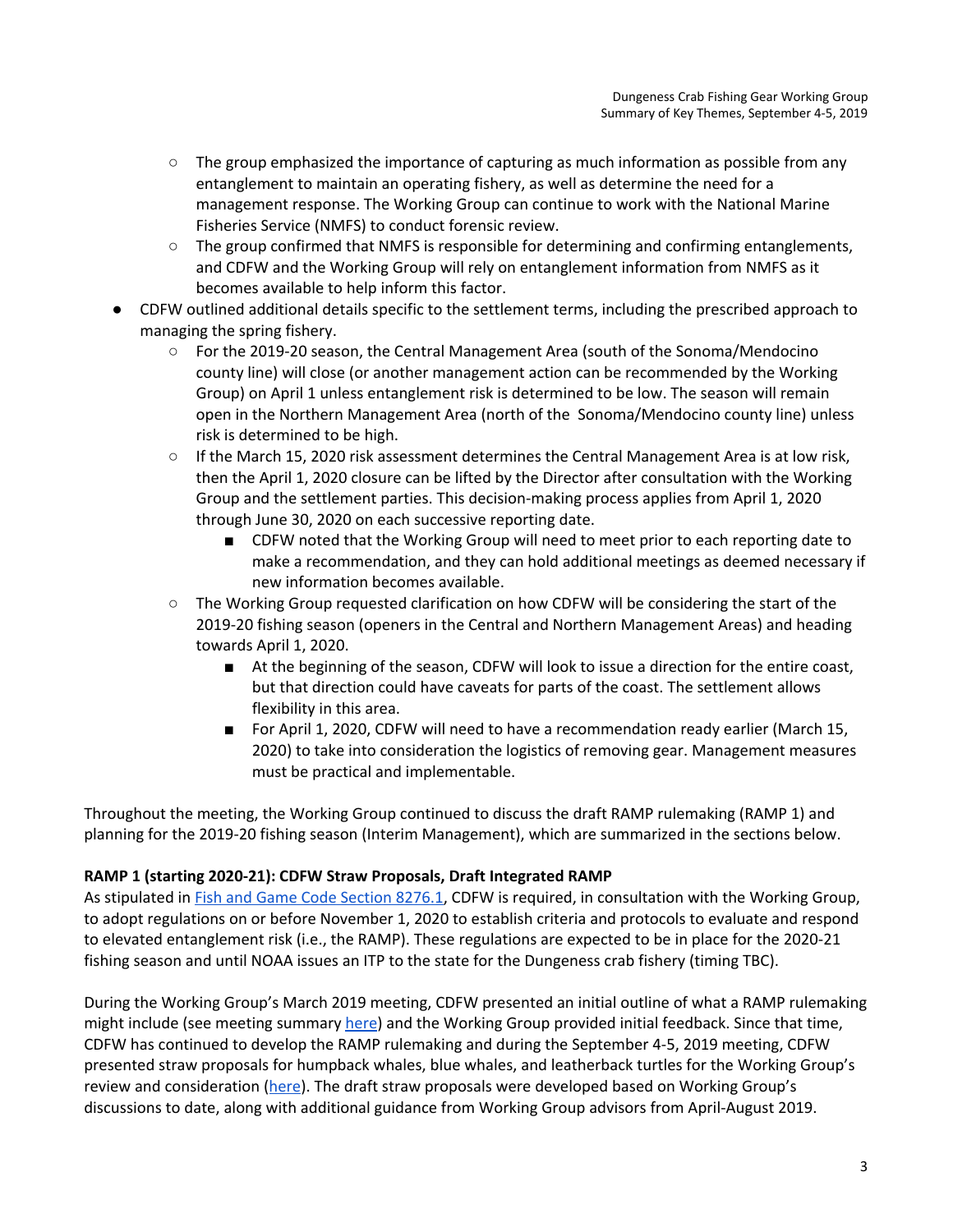- CDFW explained that RAMP regulations must meet California's [Administrative](https://oal.ca.gov/rulemaking_process/) Procedures Act (APA) requirements. With this in mind, only aspects of the current RAMP that are "shovel ready" were included in the draft straw proposals. As a result, the straw proposals include three of the four RAMP risk factors: entanglements, marine life concentrations, and fishing dynamics. The forage/ocean factor was not integrated into the draft straw proposals but can be added in the future as the factor is further developed. Also, the current 'stoplight' system (red/yellow/green) for identifying high/medium/low risk needs to be updated to more objective and quantitative.
- CDFW approached the draft rulemaking through a decision tree lens, outlining what would would be prompted under specific risk factors. The Working Group was invited to provide feedback to the approach overall, and specifically to information included in red boxes which indicated the content was draft and subject to feedback and possible revision.
	- Participants expressed concern that the Working Group had not been given an opportunity to review the draft proposals in advance of the meeting. The group expressed a willingness to respond in real-time, however requested additional time to conduct a more thoughtful review of the drafts before providing CDFW well-informed feedback.
- CDFW noted that in the past the Working Group had lead the RAMP development process. Due to the strict timelines and mandates outlined in legislation, CDFW has developed draft straw proposals for the Working Group's review and feedback which CDFW highly values.

The Working Group walked through the draft straw proposals with CDFW, discussed core components to the approach, and provided initial reflections.

- **Thresholds:** Working Group participants expressed concerns about the low number of whale and leatherback entanglements and marine species concentrations included in the draft straw proposal that would trigger management measures. Generally, the group felt the draft straw proposals reflected the settlement agreement, which for some on the Working Group is considered highly restrictive. The group discussed how current thresholds could severely reduce fishing opportunity which, in turn, will severely impact fishermen's livelihoods. The group also discussed the importance of taking a precautionary approach that will work to prevent entanglements. Some Working Group participants requested that CDFW consider higher thresholds, however additional time was requested to determine what numbers should be considered.
	- $\circ$  CDFW explained the rationale for the draft thresholds included in the straw proposal were informed by a number of resources, including the Endangered Species Act, stock assessments and the Marine Mammal Protection Act (MMPA).
- **Proposed Scale of Management Measures:** Working Group participants expressed concerns about the broad geographic scale of management measure implementation (e.g., statewide closures, reducing lines by 50 percent) outlined in the draft straw proposals.
	- $\circ$  There was general agreement that data is available to identify humpback whale and leatherback hotspots and smaller scale areas (e.g., districts, landmarks, lat/long) where closures or a reduction in lines could be applied. Working Group participants requested that CDFW consider more refined spatial and temporal closures.
- **Forage/Ocean Conditions Factor:** The Working Group emphasized the important role of this risk factor since the initial development of the RAMP, and expressed concern and frustration that this factor was not included in the draft straw proposals. The Working Group encouraged further research on potential models that might be ready to inform this risk factor.
	- Though this factor is not currently included, CDFW stated it can still be used in risk assessments and cited as a resource for making a management recommendation. For it to be incorporated in RAMP rulemaking it has to have clear metrics and triggers to determine elevated risk. As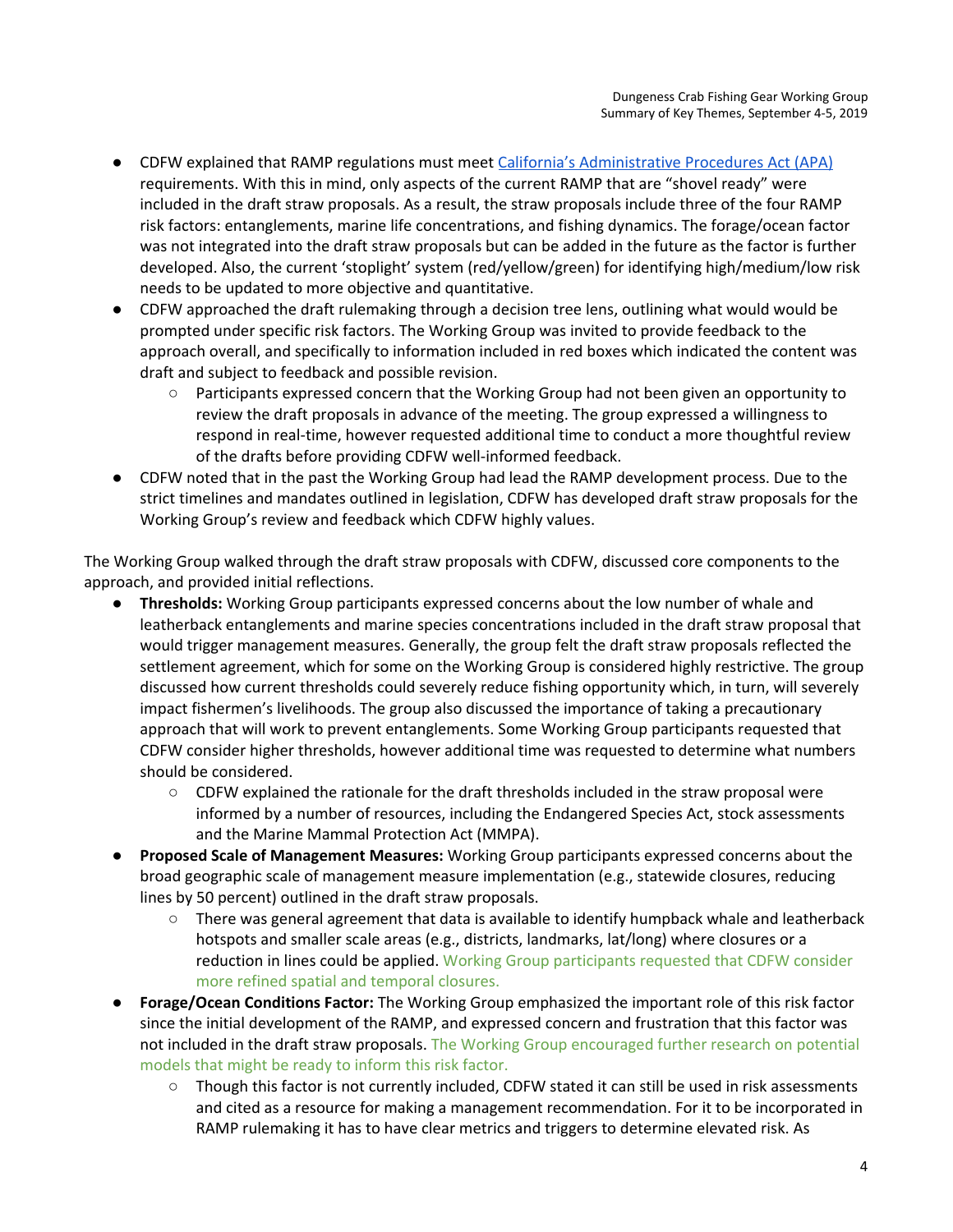collaboration with experts and ocean modeling work continues, CDFW hopes to include this factor in an updated RAMP rulemaking.

- **Fleet Dynamics Risk Factor:** The Working Group discussed the need for considering the fishing dynamics factor consistently across all marine species and requested clarification on what data CDFW needs to inform this factor. The use of eTix was highlighted as an available data source that would provide real-time information on fishing activity (e.g., pounds landed, fishing location, vessel details, etc.).
	- CDFW outlined the need to better understand the number and concentration of lines in the water in relation to whales, which isn't readily available information. The group discussed how best to identify gear location, including using landings data (e.g., eTix) and requiring solar loggers. The Working Group also noted the need for further discussion on solar loggers and whether their current use within the fleet as part of a pilot effort is meeting previously identified goals.
- **Gear Innovations:** The Working Group discussed the role of gear innovations, including the possibility of using gear innovations to allow for continued fishing when whales are present.
	- Since there is not currently a viable gear innovation available to act in this way, the draft straw proposals do not include a gear innovation option. CDFW encouraged the Working Group to continue exploring gear innovations as worthwhile management options to reduce entanglements.
	- Working Group members discussed using pingers to keep whales out of fishing areas, fishing more than one trap per line to reduce the number of lines in the water, and the possibility of using Novabraid/yale grip sleeves, a gear innovation already tested by some commercial Dungeness crab fishermen. NMFS expressed hesitation about using pingers due to a number of questions that need to be answered, including whether additional noise in the water could be harmful to whales. Based on testing done on gear innovations to date, the Novabraid was identified by some fishermen on the Working Group to be most effective.
		- **The Working Group's Communications Project Team will consider how to share information about the Novabraid more broadly with Dungeness crab fishermen and identify additional volunteer fishermen to test out this gear modification.**
- **Hindcasting:** Working Group participants requested that historical data be used to test the outcomes of the draft straw proposals to gain a better understanding of what the outputs would have been during previous fishing seasons.
	- NMFS provided a brief overview of past entanglement information broken down by month to gain a better picture of when the draft straw proposals would have reached identified thresholds and have prompted a management response. Based on an initial review, four of the five fishing seasons reviewed would started with some level of management in place, as described in the draft straw proposal. The group requested similar information on forage/ocean conditions, marine life concentrations, and fishing dynamics.
		- **The Working Group requested hindcasting be conducted through the lens of the draft straw proposals using Monterey Bay Whale Watch (MBWW) and Gulf of the Farallones whale watch data to determine if how the draft straw proposals would have responded in previous fishing seasons.**
		- The Working Group agreed to each factor lead exploring the hindcasting exercise to the best of their abilities, while being mindful of limited available data to help inform this request.

#### *Humpback Whales*

The Working Group shared their initial reflections on the humpback whale draft straw proposal.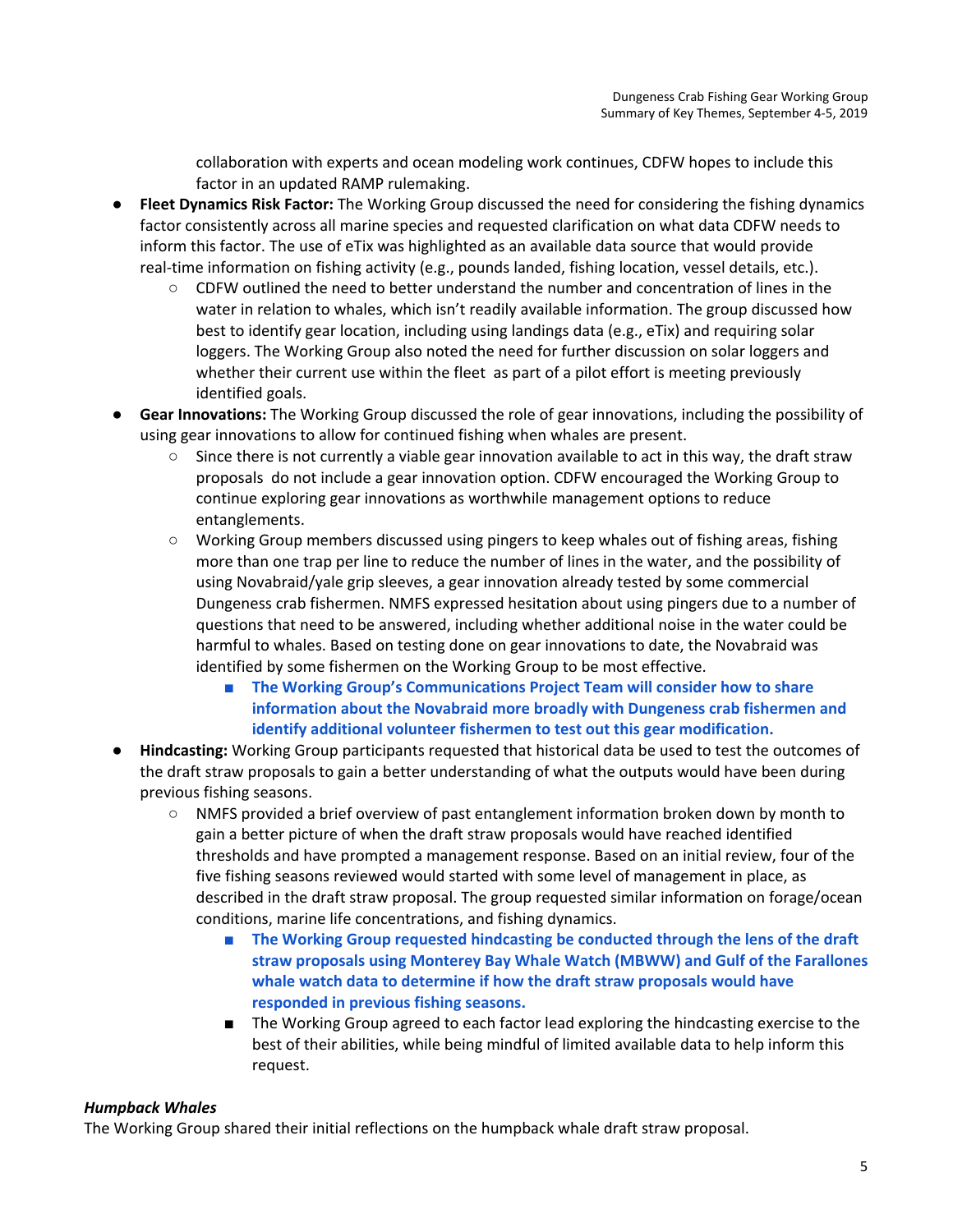- **Using Data from MBWW:** Working Group participants continued to express concerns about applying MBWW data to inform humpback (and blue whale) concentrations beyond the Monterey Bay area. Some Working Group participants expressed concerns about the potential bias and objectivity of the data. Others highlighted the importance of using the data because there is extremely limited information available on whale distribution/concentrations to inform Working Group recommendations.
	- $\circ$  MBWW data is meant to be used as a signal to when migrating humpback whales are leaving/returning to California waters. The group discussed the possibility of using the MBWW data as an indicator of a trend, which was generally supported.
	- The group discussed using daily whale count data from the Farallon Islands collected by Point Blue Conservation Science trained biologists. This could be used to inform the timing and abundance of whales in the Gulf of the Farallones.
		- **CDFW to work with Working Group advisors to better understand the data available from the Gulf of the Farallones and its applicability to informing the whale concentrations factor.**
- **ESA Species:** Some Working Group participants questioned whether all humpback whales off California were ESA-listed species. NMFS confirmed there are two populations of humpback whales found off California and both are ESA-listed species, with one population being classified as endangered and the other threatened.
	- $\circ$  To better inform the RAMP, NMFS suggested using humpback whale population numbers outlined in the stock assessments prepared for MMPA because those numbers look at a five-year average and are the most up-to-date numbers available.

## *Blue Whales*

The Working Group shared their initial reflections on the blue whale draft straw proposal.

- **Past Entanglements:** NMFS reported there has been three confirmed blue whale entanglements in California commercial Dungeness crab fishing gear on record. All three entanglements were reported in the months of June and July (in different years).
- **Blue Whale Behavior:** Due to blue whale behavior, they are less likely to interact with the Dungeness crab fishery because they feed mostly in deeper water areas that do not overlap with fishing efforts. On occasion, however, they do feed a shallow water krill species, which could be a concern.
- **Using Data from MBWW:** The Working Group requested CDFW find an alternative data source to use instead of MBWW data since blue whales are not usually found in Monterey Bay. The group also requested carrying over suggestions from the humpback whale discussion that apply.

## *Leatherback Turtles*

The Working Group shared their initial reflections on the leatherback turtle draft straw proposal.

- **Thresholds and Management Measures:** The Working Group requested clarification on the reasoning for such low leatherback turtle concentrations used in the straw proposal. The Working Group expressed concern about having a statewide closure when leatherback turtles tend to congregate in such a limited area from Pt. Arena to Pt. Arguello and have usually left on their migration by November 1.
	- Scott Benson, a NOAA scientist and Working Group advisor, explained the numbers are based on leatherback turtles being critically endangered. A narrower geographic focus is possible. Scott also noted that he is working with CDFW on applying for Federal Section 6 grant to increase the number of satellite tags on leatherback turtles to provide more detailed data.
		- **Scott and CDFW to work together to refine the habitat area to prevent a statewide closure.**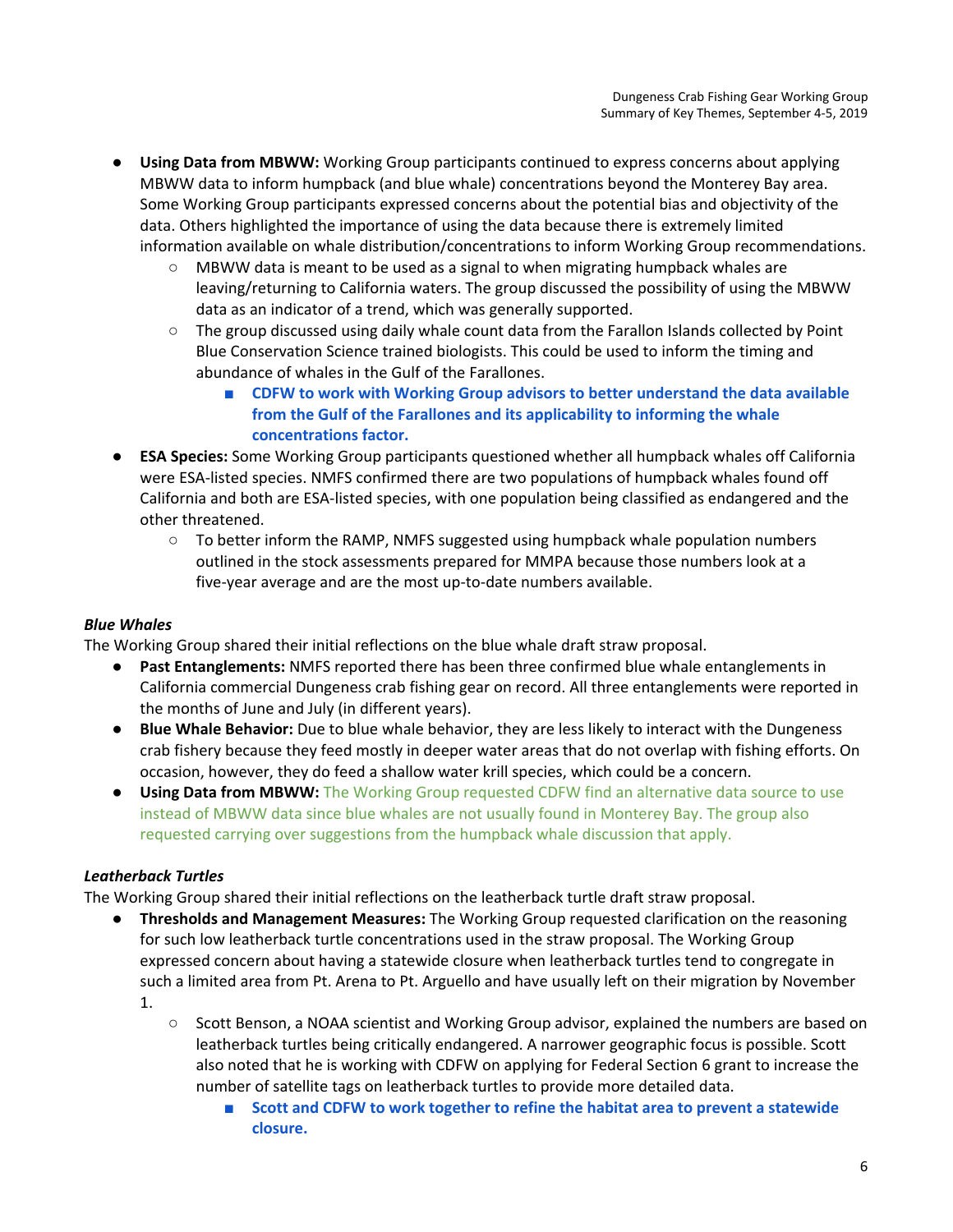- Working Group participants also noted the need to make sure the management measures based on depth restrictions (e.g., 30 fathoms) do not create compaction of fishing effort in certain areas and, then, an increased potential risk for whales.
	- **■ Scott to share a paper with the Working Group on the relationship between leatherback turtles and depth.**
- **Entanglements and Servicing Gear:** Working Group participants asked about the number of leatherback turtles interactions authorized for longline fishing gear and if that same number could apply to Dungeness crab fishing gear.
	- The threshold used for longlining is related to how often longline gear is tended. Dungeness crab gear would have to be tended daily to achieve comparable release numbers (currently commercial gear is required to be serviced every 96 hours). CDFW highlighted an increase in the amount of time gear is serviced could be another management option for consideration.

The September 4-5, 2019 meeting was the Working Group's first opportunity to review the draft straw proposals and the group requested the opportunity to provide ongoing feedback following the meeting.

- **●** CDFW emphasized that the drafts were not final and the Working Group will have multiple opportunities to provide feedback on the draft RAMP regulations at future Working Group meetings and during the formal rulemaking process. While subject to change, the following RAMP rulemaking timeline was shared with the Working Group to achieve the implementation deadline of November 1, 2020:
	- 2019
		- May-August: preliminary Working Group scoping
		- September-December: internal CDFW process, provide progress updates to Working Group
	- $\circ$  2020
		- January-February: CDFW finalizes proposed RAMP regulations, initiate 45-day public notice period
		- Late March: public hearing
		- April-May: incorporate revisions, may initiate additional 45-day public notice period, or shorter 15 day
		- June: finalize documents
		- July: CDFW submits RAMP regulations to Office of Administrative Law (OAL) for 30-day review
		- August: OAL submits RAMP regulations to Secretary of State
		- October: quarterly effective date
- **● In the nearterm, Working Group participants will provide additional feedback on the draft straw proposals to Ryan Bartling at by COB, Thursday, September 19.**

#### **Interim Management (2019-20 RAMP)**

CDFW presented information ([here\)](https://drive.google.com/file/d/1m38aVHYbExRYFMZxvzBEl3Wded2FiQhl/view?usp=sharing) on the interim management requirements, as detailed in the settlement, that will occur during the 2019-2020 season before the RAMP regulations are in place in time for the 2020-21 fishing season.

- CDFW reviewed the entanglement and ESA-listed whale concentrations thresholds that prompt a district-wide closure or other management action by the CDFW Director (Director). Management measures are to be based on best available science and determined by the Director after consultation with the Working Group and settlement parties.
	- The Working Group requested clarification on the meaning of the "presence of 20 or more ESA-listed whales" as defined in the settlement and whether that could mean a combination of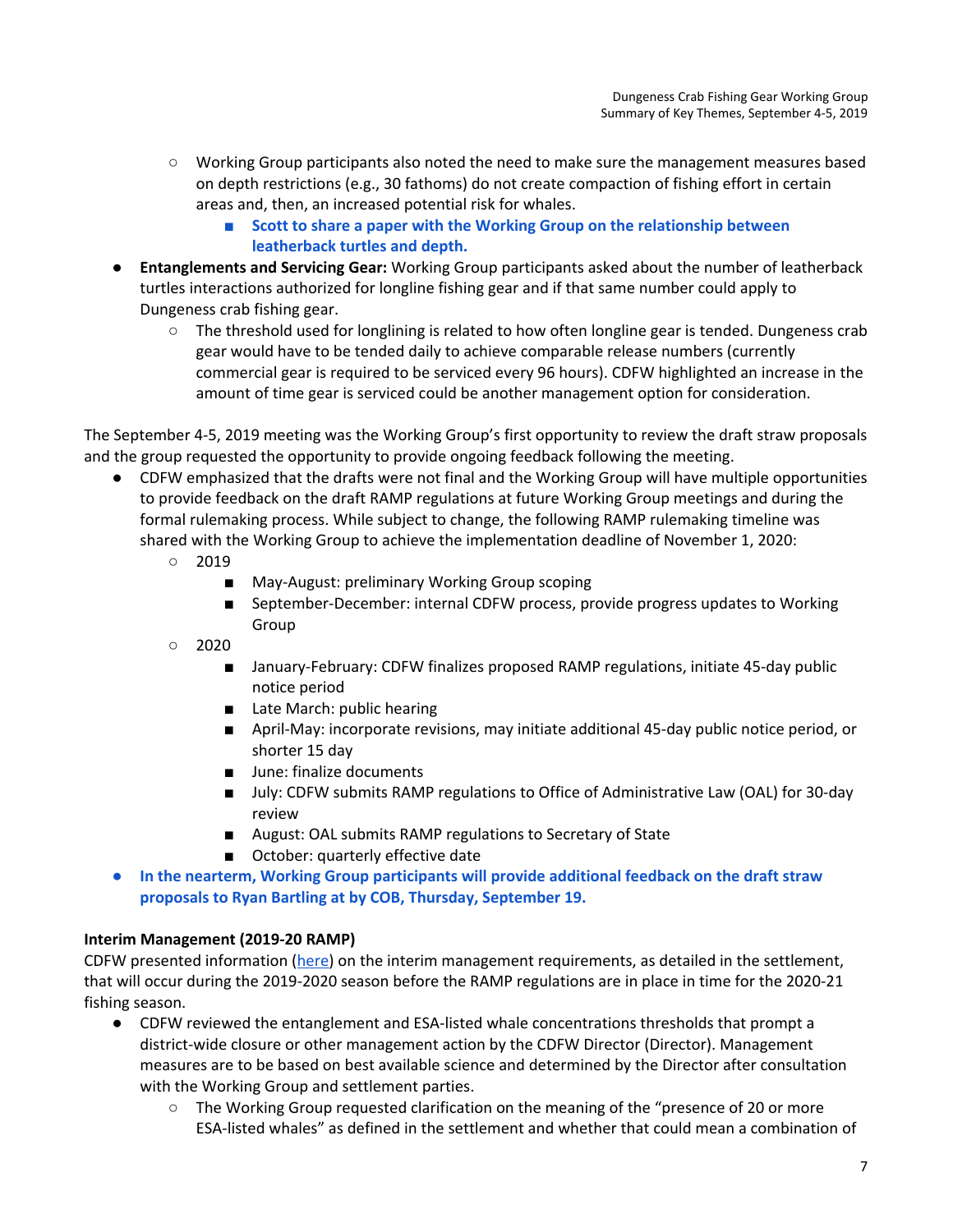species or a single species. The group acknowledged that a high degree of ambiguity and lack of clarity in how the whale concentration thresholds are outlined in the settlement makes it difficult to understand how to implement.

- CDFW clarified that the "presence of 20 or more ESA-listed species" could be a combination of ESA-listed whales, but that non ESA-listed species would not count towards the total. For example, if 20 whales were spotted, including 10 humpback whales and 10 gray whales, only the 10 humpback whales would count towards determining what action to take.
- The group discussed the importance of the RAMP and the amount of time that was invested in developing it, and highlighted concerns about having the lawsuit drive the process.
	- $\circ$  CDFW responded that the RAMP is bigger than the settlement and the legislature is giving the Working Group a job to do moving forward. The settlement is something that needs to be accomodated, and the Working Group has been identified as the primary advisory body to help inform the state on this complex issue.
	- The Working Group agreed to consider the 2019-20 RAMP, and specifically the risk assessment process, as the RAMP has been implemented in previous seasons. The Working Group will look to CDFW to inform the group how settlement requirements need to be considered at key timeframes.

CDFW highlighted the opportunity for the Working Group to provide recommendations and input to the Director on what management measures to take or not to take on the dates identified in the settlement.

- **Working Group Role:** The Working Group requested clarification on the group's role in providing input to the Director, the Director's role, and how that ties into the settlement parties.
	- The Working Group has an opportunity to provide guidance and inform the Director's decision by providing recommendations based on available data in advance of each reporting date. The CDFW Director has sole authority to make decisions and implement management measures. Settlement parties can weigh in on the process, and if they do not believe the process is reflective of the settlement agreement they could potentially end the stay.
- **Risk Assessment and Recommendation Development Process:** CDFW clarified that they will work with risk factor leads to gather available data in advance of each risk assessment and then present that information to the Working Group for review and input during risk assessment conference calls.
	- CDFW acknowledged that sometimes data may not be available, but that the Working Group would have to make a recommendation(s) based on the best available data to meet the settlement requirements.
	- The Working Group emphasized needing to receive information in advance of risk assessment conference calls to successfully consider and provide recommendations to the CDFW Director within the required timeframes of the settlement. The group discussed how to be sufficiently informed in advance of and during calls, while also ensuring that the information received in a neutral format that allows the Working Group for form their own assessment.
		- The group discussed receiving pre-meeting content, and whether a proposed risk level for each factor should be provided in advance of risk assessment calls. Some participants shared that having all of the information in advance would help better inform Working Group discussions and the recommendation making process. Others expressed concern that receiving proposed risk levels could bias particpant's views in advance of Working Group discussions. The group discussed the pros and cons to both approaches, and requested that any newly available data should be shared during the call to ensure the risk assessment is based on the most up-to-date information.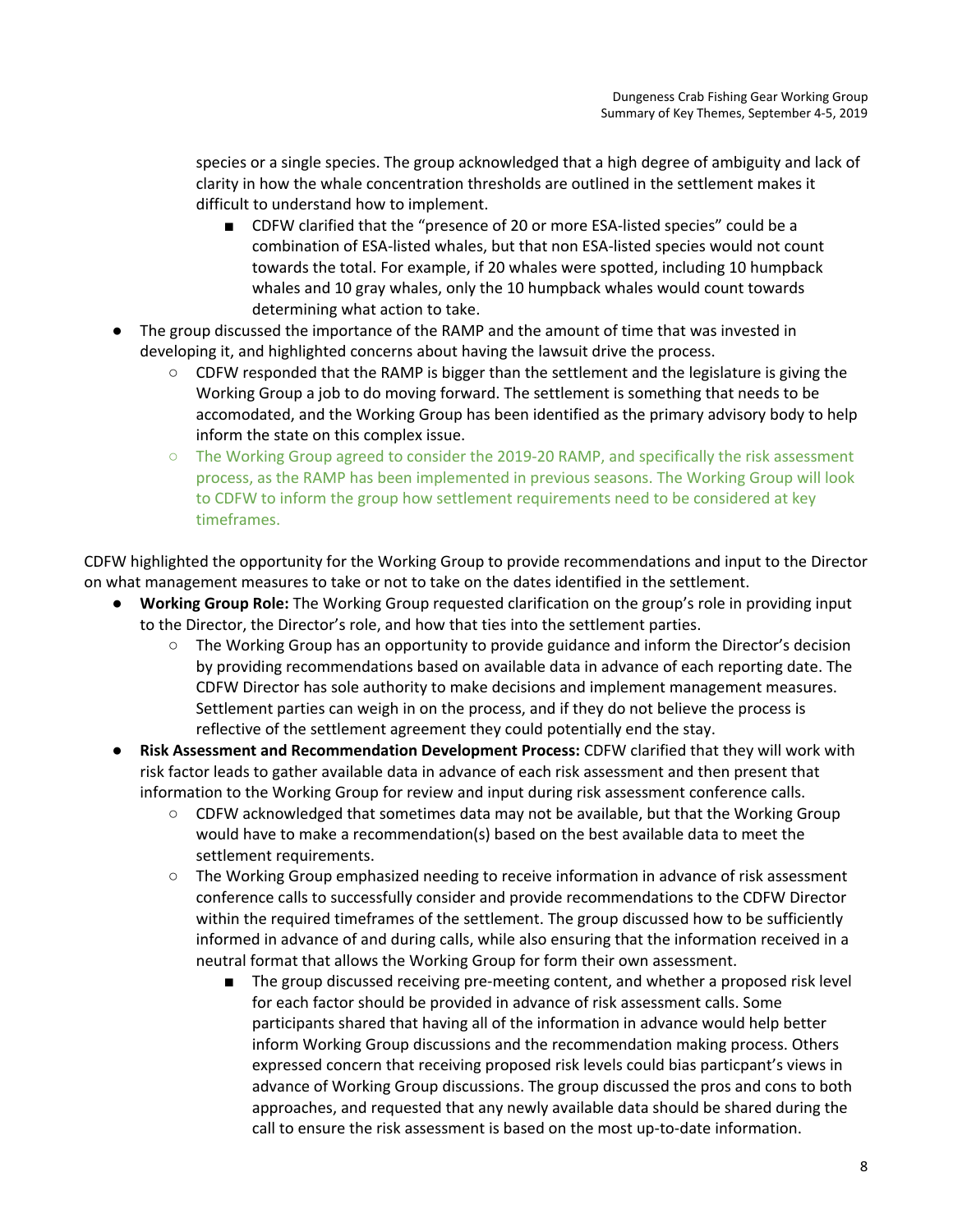- **Risk Assessment Conference Calls:** The Working Group discussed the meeting process for when CDFW convenes the Working Group during the upcoming season to review and assess risk levels.
	- Being mindful of a tighter schedule and the need to evaluate risk every two weeks, the full Working Group will be invited to participate in risk assessment conference calls.
	- The Working Group agreed that efforts by CDFW should be made to have, at minimum, two commercial fishermen, two representatives from conservation organizations, and one recreational fishermen present during the call. Depending on the circumstances, there may be a need to have fishermen from a particular port/area/region included on the call. If minimum participation cannot be reached, CDFW will make a good faith effort to connect with those groups absent from the call and get their input prior to/following the risk assessment call.
- **Management Measure Recommendation Form:** To inform risk assessment calls, CDFW developed a draft form to summarize essential information to share with the CDFW Director. The form includes the following: identifies available data, identifies risk and severity, outlines recommendations, timing for recommendations, suggestions for relaxing or unwinding management measures, and other management measure alternatives. The Working Group discussed the form and thought it was a good starting place and requested a space for recommendation-making rational to be added to the form. In addition, Working Group participants discussed the idea of ranking the data streams included in the rational to provide the Director with an understanding of the quality of the data available when making management recommendations.
- **CDFW will continue to work with the Working Group to clarify the process steps that are needed to engage the Working Group during the 2019-20 RAMP, including key dates and times throughout the season.**
- **● Need for Readily Available Data:** The Working Group discussed the ongoing need for better and more comprehensive data to inform the 2019-20 RAMP, and beyond. Improved datastreams would allow for a more refined management response to elevated risk. The group also highlighted that there are other data available that could be more effectively integrated into the RAMP in the nearterm.
	- **Aerial Surveys:** The Working Group discussed the need for aerial surveys to acquire data for the upcoming season risk assessments and asked whether funding was available/needed.
		- The group outlined their preference for a preseason survey in mid to late October and in March and requested that NOAA and LightHawk collaborate to support this effort, if possible. There was concern expressed by some Working Group participants and advisors about relying on aerial surveys for data due to weather limitations.
	- **Models:** The group discussed the value of considering models such as EcoCast, the blue whale model developed by Briana Abrahms and Elliott Hazen, and the whale/forage model that Karin Forney is developing into the draft straw proposals. However, some participants urged caution in adopting the models too soon when they have not been thoroughly tested. While a model could provide valuable predictive capabilities to the RAMP, the model would need to be fully vetted for accuracy and utility prior to integration.

## **2019-20 Working Group Schedule and Next Steps**

The Working Group worked with CDFW to begin mapping out a timeline and related schedule to track meetings, key milestones, and deadlines through June 30, 2020.